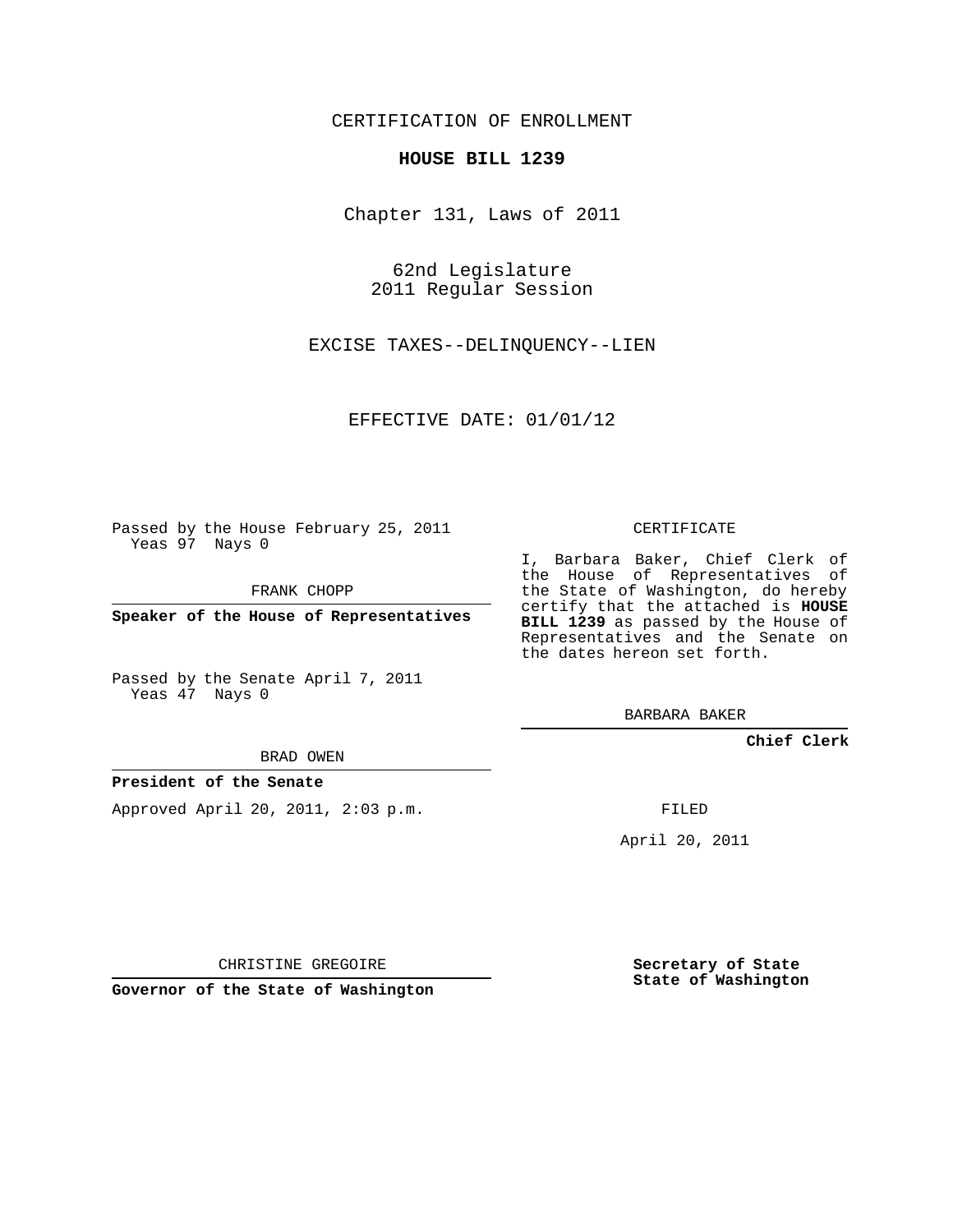## **HOUSE BILL 1239** \_\_\_\_\_\_\_\_\_\_\_\_\_\_\_\_\_\_\_\_\_\_\_\_\_\_\_\_\_\_\_\_\_\_\_\_\_\_\_\_\_\_\_\_\_

\_\_\_\_\_\_\_\_\_\_\_\_\_\_\_\_\_\_\_\_\_\_\_\_\_\_\_\_\_\_\_\_\_\_\_\_\_\_\_\_\_\_\_\_\_

Passed Legislature - 2011 Regular Session

**State of Washington 62nd Legislature 2011 Regular Session By** Representatives Orcutt, Hunter, Johnson, and Rivers Read first time 01/17/11. Referred to Committee on Ways & Means.

 AN ACT Relating to allowing the department of revenue to issue a notice of lien to secure payment of delinquent excise taxes in lieu of a warrant; amending RCW 82.32.210; adding a new section to chapter 82.32 RCW; and providing an effective date.

5 BE IT ENACTED BY THE LEGISLATURE OF THE STATE OF WASHINGTON:

 6 **Sec. 1.** RCW 82.32.210 and 2001 c 146 s 12 are each amended to read 7 as follows:

 8 (1) If any fee, tax, increase, or penalty or any portion thereof is 9 not paid within fifteen days after it becomes due, the department ((of 10 revenue)) may issue a warrant in the amount of ((sueh)) the unpaid 11 sums, together with interest thereon from the date the warrant is 12 issued until the date of payment. If, however, the department (( $\Theta$ f) 13 revenue)) believes that a taxpayer is about to cease business, leave 14 the state, or remove or dissipate the assets out of which fees, taxes 15 or penalties might be satisfied and that any tax or penalty will not be 16 paid when due, it may declare the fee, tax or penalty to be immediately 17 due and payable and may issue a warrant immediately.

18 (a) Interest imposed before January 1, 1999, ((shall-be)) is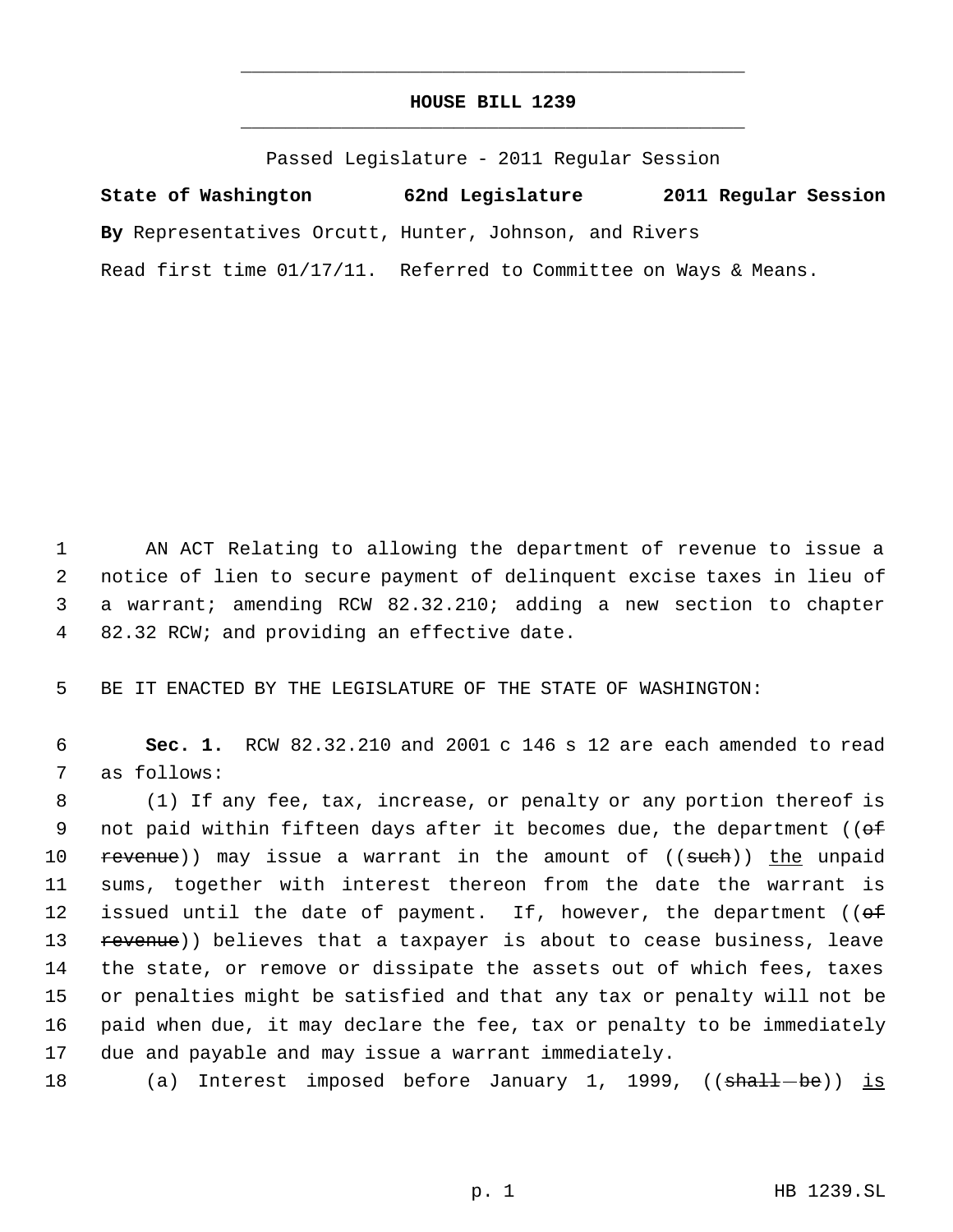computed at the rate of one percent of the amount of the warrant for each thirty days or portion thereof.

3 (b) Interest imposed after December 31, 1998, ((shall-be)) is computed on a daily basis on the amount of outstanding tax or fee at the rate as computed under RCW 82.32.050(2). The rate so computed ((shall)) must be adjusted on the first day of January of each year for use in computing interest for that calendar year. As used in this subsection, "fee" does not include an administrative filing fee such as a court filing fee and warrant fee.

10 (2) Except as provided in section 2 of this act, the department 11 ((shall)) must file a copy of the warrant with the clerk of the superior court of any county of the state in which real and/or personal property of the taxpayer may be found. The clerk is entitled to a 14 filing fee under RCW 36.18.012(10). Upon filing, the clerk ((shall)) 15 will enter in the judgment docket, the name of the taxpayer mentioned in the warrant and in appropriate columns the amount of the fee, tax or portion thereof and any increases and penalties for which the warrant 18 is issued and the date when the copy is filed( $($ , and thereupon)). The 19 amount of the warrant so docketed ((shall become)) is a specific lien upon all goods, wares, merchandise, fixtures, equipment, or other personal property used in the conduct of the business of the taxpayer against whom the warrant is issued, including property owned by third persons who have a beneficial interest, direct or indirect, in the operation of the business, and no sale or transfer of the personal property in any way affects the lien.

26 (3) The lien  $((shall))$  is not  $((be))$  superior, however, to bona 27 fide interests of third persons ((which had)) that vested ((prior to)) 28 before the filing of the warrant when the third persons do not have a beneficial interest, direct or indirect, in the operation of the 30 business, other than ((the securing of the)) to secure payment of a 31 debt or  $((the **receiving of**))$  to receive a regular rental on equipment. The phrase "bona fide interests of third persons" does not include any mortgage of real or personal property or any other credit transaction that results in the mortgagee or the holder of the security acting as trustee for unsecured creditors of the taxpayer mentioned in the warrant who executed the chattel or real property mortgage or the document evidencing the credit transaction.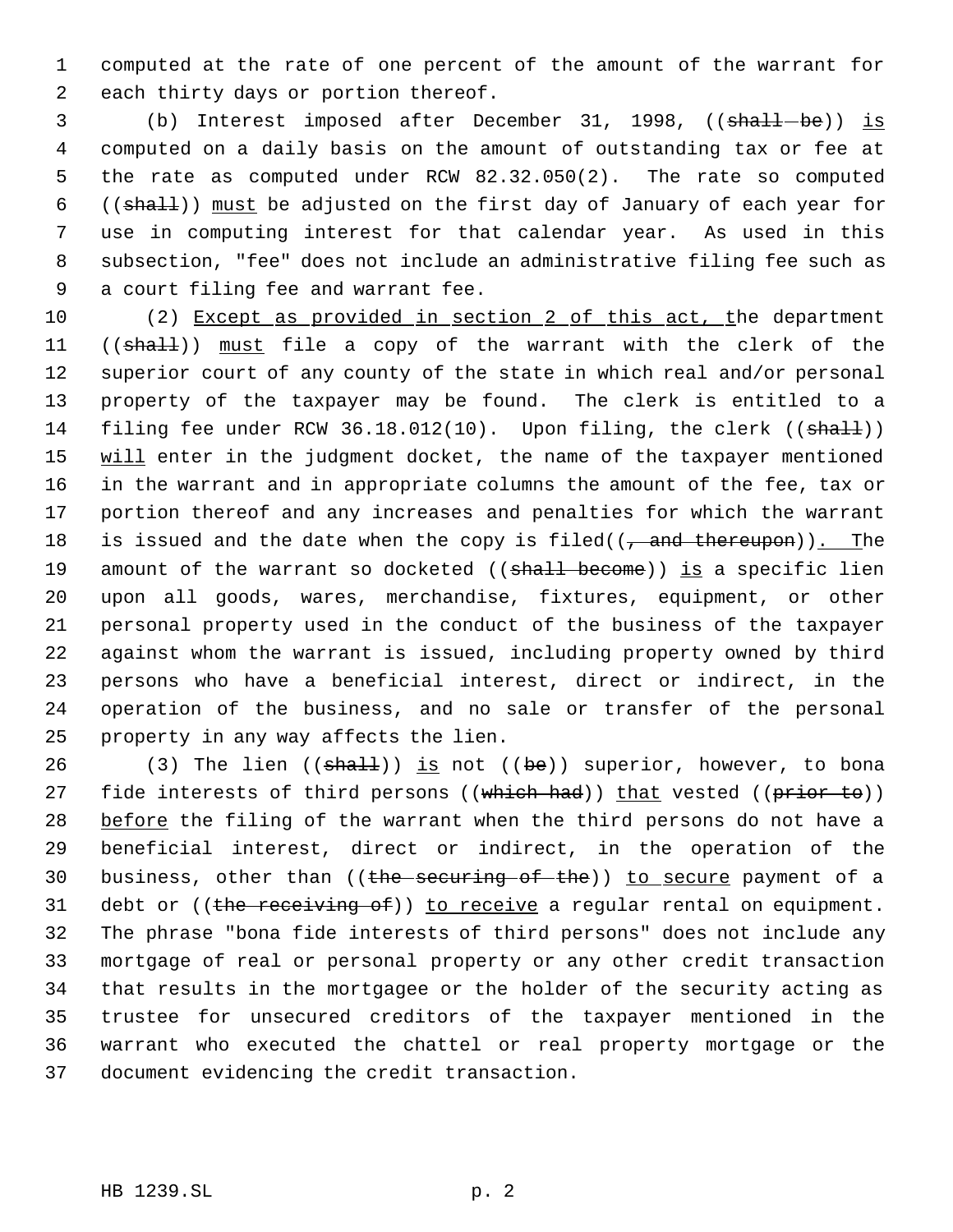1 (4) The amount of the warrant so docketed ((shall thereupon)) is also ((become)) a lien upon the title to and interest in all other real and personal property of the taxpayer against whom it is issued the same as a judgment in a civil case duly docketed in the office of the 5 clerk. The warrant so docketed ((shall be)) is sufficient to support 6 the issuance of writs of garnishment in favor of the state (( $\frac{1}{1}$  the 7 manner)) as provided by law ((in the case of)) for judgments wholly or partially unsatisfied.

 NEW SECTION. **Sec. 2.** A new section is added to chapter 82.32 RCW to read as follows:

 (1) To secure payment of a tax warrant issued by the department under RCW 82.32.210, the department may issue a notice of lien against any real property in which the taxpayer against whom the warrant was issued has an ownership interest, if the total amount for which the warrant was issued exceeds twenty-five thousand dollars and the department determines that issuing the notice of lien would best protect the state's interest in collecting the amount due on the warrant. The department must file the notice of lien with the recording officer of the county where the real property is located. The recording officer is entitled to a filing fee as provided under RCW 36.18.010.

 (2)(a) Except as otherwise provided in this section, recording a notice of lien as authorized in this section is in lieu of filing with the clerk of the superior court a copy of the warrant secured by the notice of lien.

 (b) Notwithstanding (a) of this subsection (2), the department may file with the superior court a warrant that is secured by a notice of lien under this section if: (i) The department determines that filing the warrant is in the best interest of collecting the amount due on the tax warrant; or (ii) the warrant remains unpaid six months after the notice of lien was issued.

 (3) If a warrant has been filed with the clerk of the superior court, the department may issue and record a notice of lien against real property of the taxpayer and file a conditional satisfaction of the warrant with the clerk of the superior court of the county in which the warrant was filed, if the department determines that such actions are in the best interest of collecting the amount due on the warrant.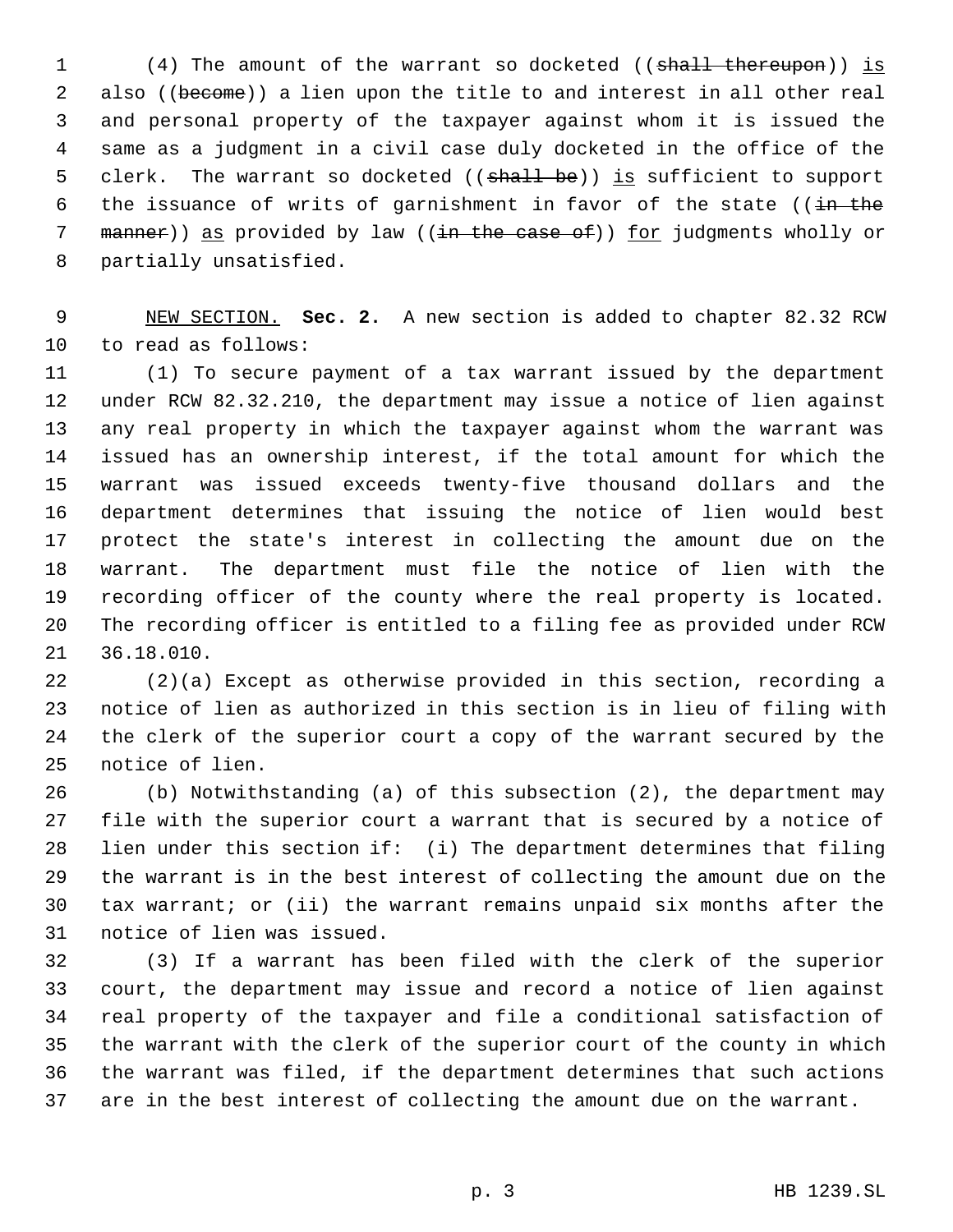(a) A warrant for which a conditional satisfaction is filed will continue to accrue interest on the unpaid balance as provided in RCW 82.32.210.

 (b)(i) The department may refile a warrant for which a conditional satisfaction has been filed if: (A) The department determines that refiling the warrant is in the best interest of collecting the amount due on the warrant; or (B) the warrant remains unpaid six months after the notice of lien was issued.

 (ii) A warrant is refiled in the same manner as it was originally filed.

 (c) A warrant that is refiled as provided in this subsection (3) reinstates the liens provided under RCW 82.32.210 as of the date the warrant is refiled.

 (d) For the purposes of this subsection (3), a "conditional satisfaction" is a document issued by the department, which, when filed with the clerk of the superior court of the county in which the warrant was filed, releases the liens provided under RCW 82.32.210 without prejudice to refile the warrant at a later date.

 (4) When a taxpayer has requested the department to use the collection authority under this section, in order to determine if the issuance of a notice of lien would best protect the state's interest in collecting the amount due on the warrant, the department may require the taxpayer to:

 (a) Provide, at the taxpayer's expense, the department with a current abstract of title as defined by RCW 48.29.010 from a title insurer that possesses a certificate of authority issued under Title 48 RCW; and

 (b) Authorize the department to obtain the taxpayer's current credit report.

 (5) A notice of lien issued under this section must include the following information:

 (a) The name of the taxpayer who has an interest in the real property against which the notice of lien is filed;

 (b) The taxpayer's tax registration number issued as provided in RCW 82.32.030;

(c) The number of the warrant issued by the department;

(d) The amount for which the warrant was issued;